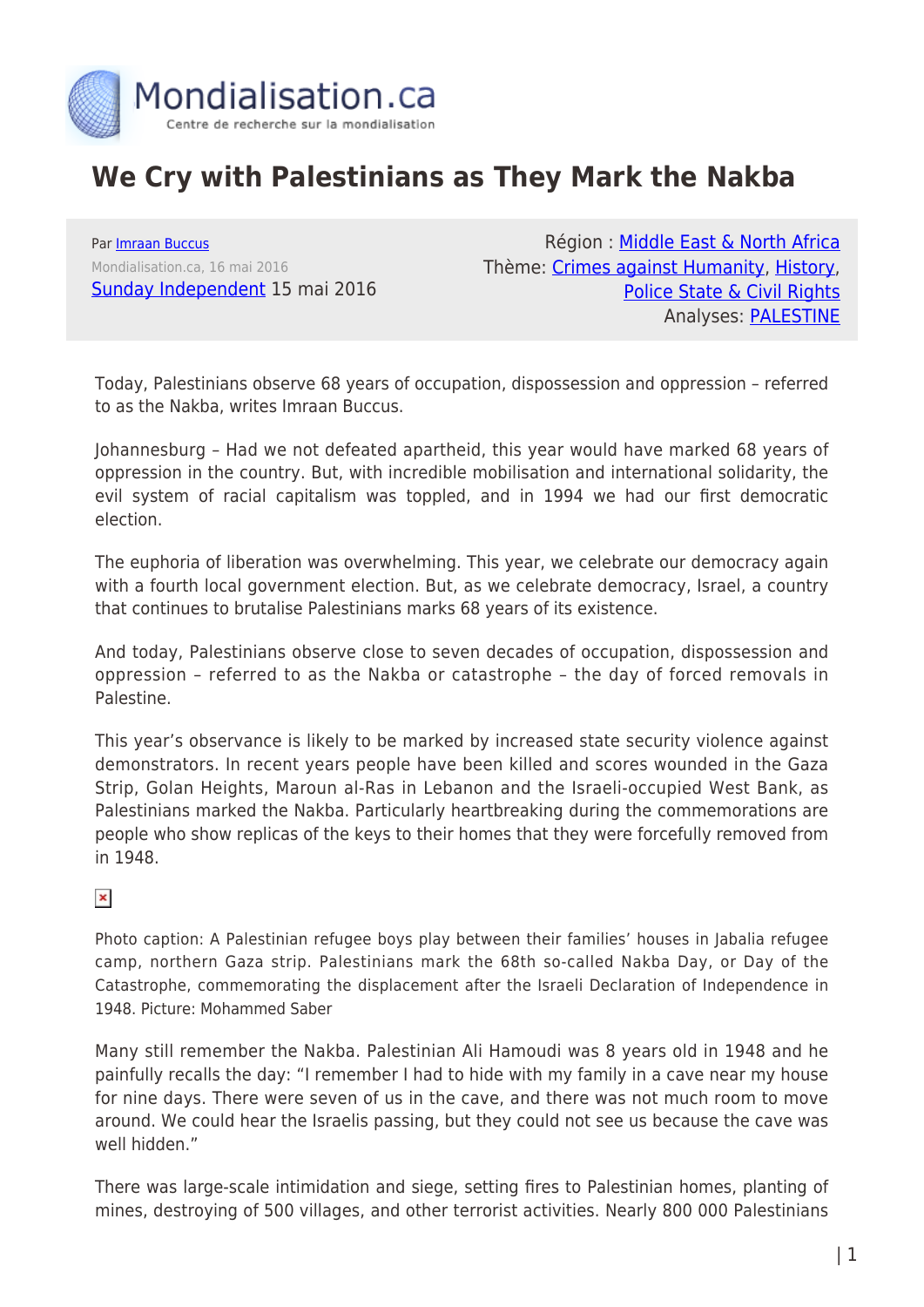were forced out of their homes and into refugee camps in Gaza, the West Bank, Jordan, Lebanon, Syria, Egypt and elsewhere. They have never returned.

Most Palestinians have a personal narrative of loss – a relative killed, or a branch of the family that fled north while the others fled east, never to be reunited, or homes, offices, orchards and other property seized. That cogent and eloquent defender of the Palestinians, the late intellectual, Edward Said, also recalled how in 1948 his entire family was turned into a scattering of refugees.

"None of the older members of my family ever recovered from the trauma," he wrote in one of his famous works, The Politics of Dispossession.

And 18 years ago Said commented on the "Israel at 50" celebrations:

"I still find myself astonished at the lengths to which official Israel and its supporters will go to suppress the fact that a half century has gone by without Israeli restitution, recognition or acknowledgement of Palestinian human rights, the Palestinian Nakba is characterised as a semi-fictional event caused by no one in particular."

One positive development this year will be the opening of the Palestinian Museum in Birzeit, near Jerusalem, and will be dedicated to preserving and celebrating the culture, society and history of Palestine over the past two centuries. Also positive is the announcement by Reebok that it will cancel a special edition sneaker with "Israel 68" engraved on it. It was designed as a collectors item for today – which Israel marks as its day of independence and what Palestinians mark as the day of a great catastrophe.

In South Africa we know and can understand, perhaps more than others, the plight of the Palestinians. While Israel will be celebrating its 68th anniversarythis year, Palestinians have nothing to celebrate.

Just as pass laws restricted the movement of black South Africans, the movement of Palestinians, especially in the West Bank, continues to be restricted by check points, road blocks and a concrete wall. The apartheid wall means that a journey of 20 minutes takes 7 hours.

It cuts farmers from their land, children from their schools, mothers from medical services for their babies, and grand parents from their grandchildren – even apartheid South Africa's Bantustans were not surrounded by gates.

In a UN report some years ago, Professor John Dugard said Israel was unwilling to learn from South Africa and observed that the human rights situation in the occupied territories continues to deteriorate.

Dugard made shocking parallels between Palestine and South Africa, saying that the "largescale destruction of Palestinian homes, levelling of agricultural lands, military incursions and targeted assassinations of Palestinians far exceed any similar practices in apartheid South Africa".

A South African MP recently related these similarities between Israel today and apartheid South Africa.